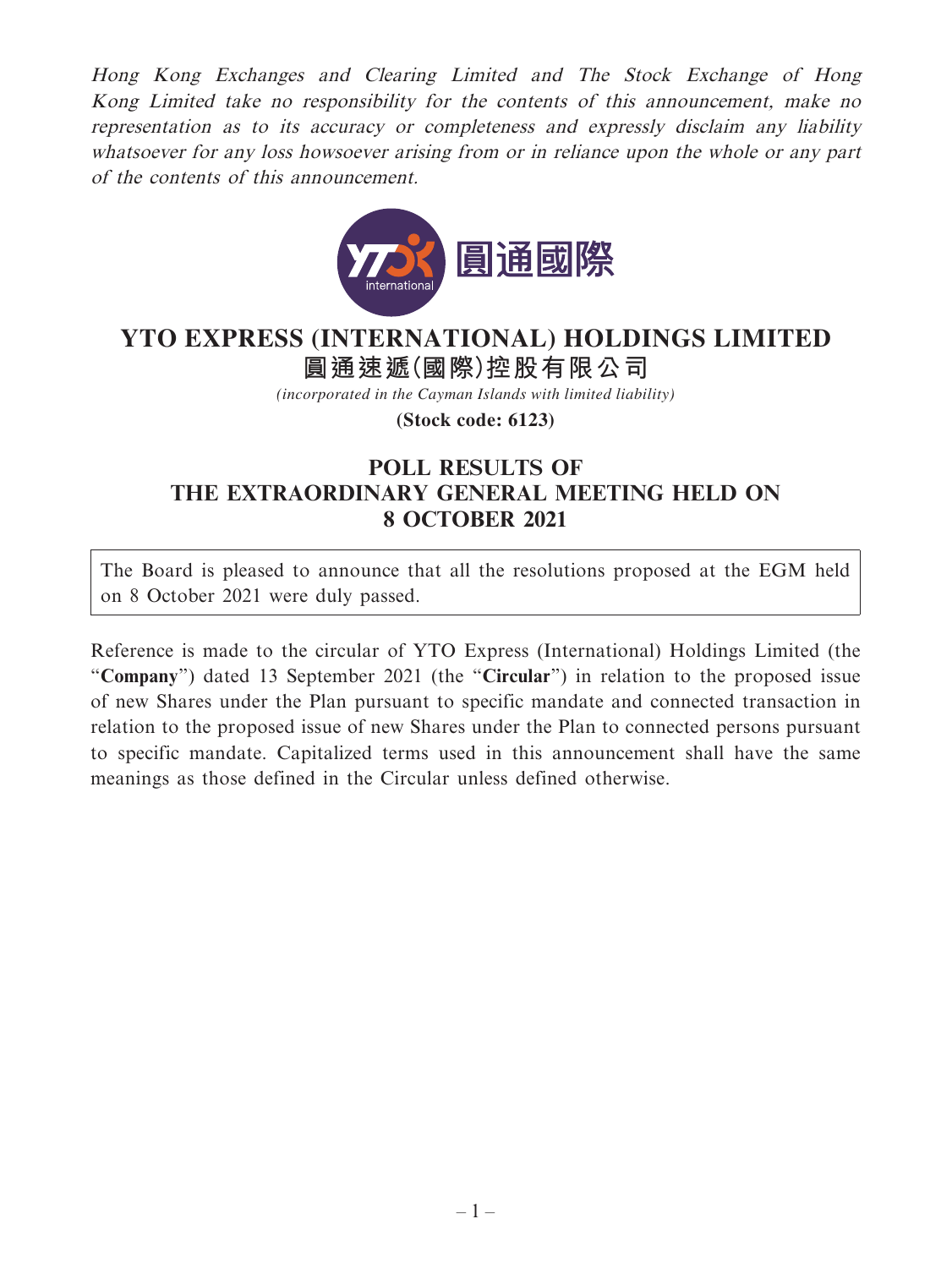The Board is pleased to announce that all the resolutions proposed at the EGM held on 8 October 2021 were duly passed by way of poll. The poll results are as follows:

| <b>Ordinary Resolutions</b> |     |                                                                                                                                                                                                                                                                                                                                                                      | <b>Number of Votes</b><br>(Approximate %) (Note (a)) |                         |
|-----------------------------|-----|----------------------------------------------------------------------------------------------------------------------------------------------------------------------------------------------------------------------------------------------------------------------------------------------------------------------------------------------------------------------|------------------------------------------------------|-------------------------|
|                             |     |                                                                                                                                                                                                                                                                                                                                                                      | For                                                  | <b>Against</b>          |
| 1.                          | (a) | To approve the grant of the Specific Mandate<br>I to the Directors for the allotment and issue<br>in aggregate of 12,769,300 Connected Award<br>Shares to Tricor Trust to hold on trust for<br>persons selected by the Board for participation<br>in the Plan who are connected persons of the<br>Company.                                                           | 268, 267, 522<br>$(99.52\%)$                         | 1,292,001<br>$(0.48\%)$ |
|                             |     | $(b)$ $(A)$<br>To approve and confirm the grant of<br>3,334,100 Connected Award Shares pursuant<br>to the Plan to Mr. Li Xianjun.                                                                                                                                                                                                                                    | 268, 267, 522<br>$(99.52\%)$                         | 1,292,001<br>$(0.48\%)$ |
|                             |     | To approve and confirm the grant of<br>(B)<br>4,017,600 Connected Award Shares pursuant<br>to the Plan to Mr. Sun Jian.                                                                                                                                                                                                                                              | 268, 267, 522<br>$(99.52\%)$                         | 1,292,001<br>$(0.48\%)$ |
|                             |     | To approve and confirm the grant of<br>(C)<br>3,017,600 Connected Award Shares pursuant<br>to the Plan to Mr. Huang Yifeng.                                                                                                                                                                                                                                          | 268, 267, 522<br>$(99.52\%)$                         | 1,292,001<br>$(0.48\%)$ |
|                             |     | (D) To approve and confirm the grant of<br>1,600,000 Connected Award Shares pursuant<br>to the Plan to Mr. Chen Dong.                                                                                                                                                                                                                                                | 268, 267, 522<br>$(99.52\%)$                         | 1,292,001<br>$(0.48\%)$ |
|                             |     | To approve and confirm the grant of<br>(E)<br>800,000 Connected Award Shares pursuant<br>to the Plan to Ms. Wong Pui Wah.                                                                                                                                                                                                                                            | 268, 267, 522<br>$(99.52\%)$                         | 1,292,001<br>$(0.48\%)$ |
|                             | (c) | To authorise any one of the Directors to take<br>any action and execute such other documents as<br>he/she considers necessary, desirable or expedient<br>to carry out or give effect to or otherwise in<br>connection with the allotment and issue of the<br>Connected Award Shares under the Specific<br>Mandate I and the transactions contemplated<br>thereunder. | 268, 267, 522<br>$(99.52\%)$                         | 1,292,001<br>$(0.48\%)$ |
| 2.                          |     | To approve the grant of the specific mandate<br>to the Directors for the allotment and issue in<br>aggregate of 5,200,000 new Shares to Tricor<br>Trust to hold on trust for persons selected by<br>the Board for participation in the Plan who are<br>third parties independent of the Company and<br>connected persons of the Company.                             | 268, 267, 522<br>$(99.52\%)$                         | 1,292,001<br>$(0.48\%)$ |